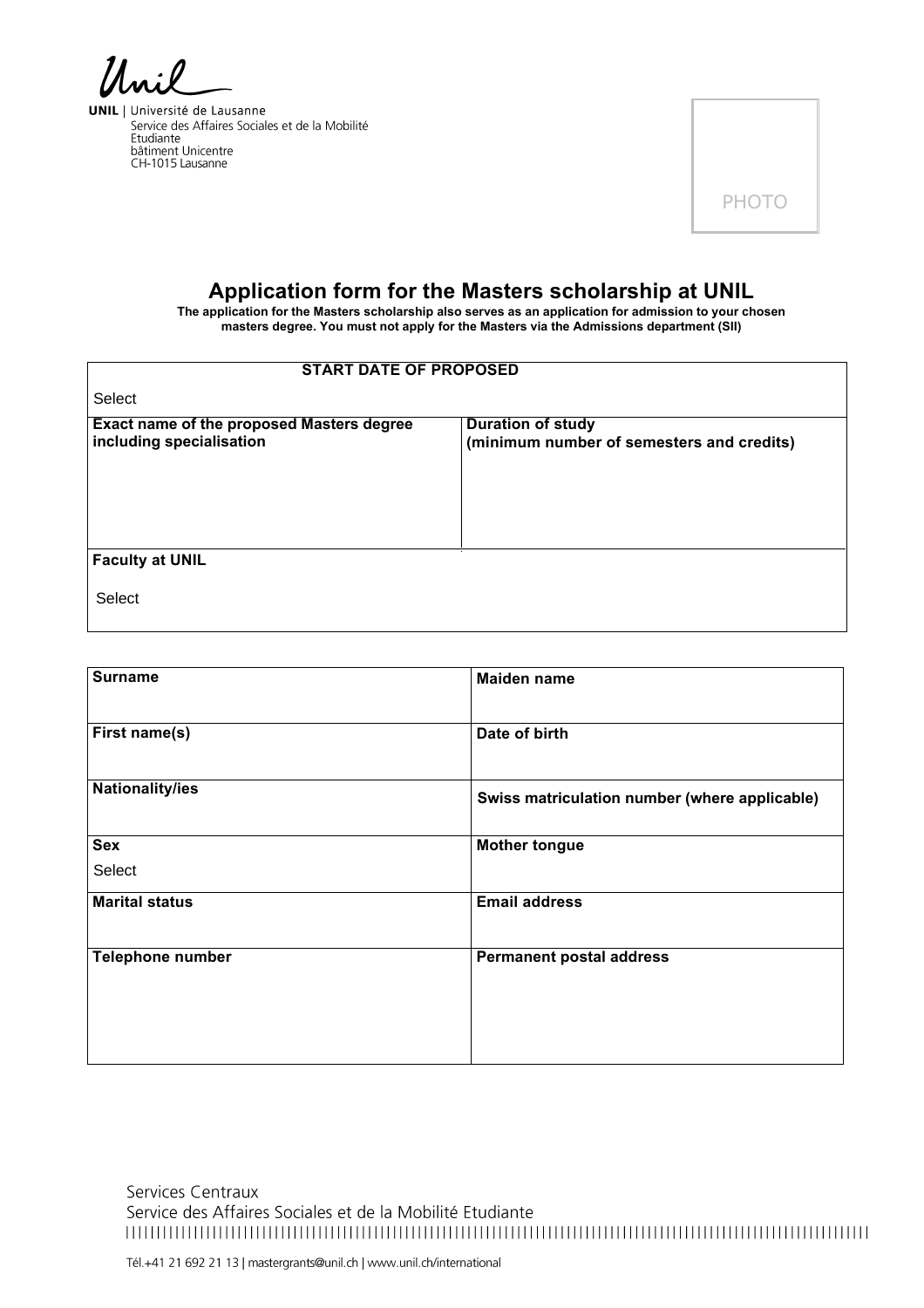

# **SCHOOL CURRICULUM**

#### **SECONDARY SCHOOL DIPLOMA**

| Name of secondary school                | <b>Country of secondary school</b> |
|-----------------------------------------|------------------------------------|
| Exact title of secondary school diploma | Year diploma was obtained          |
| Grade achieved                          | Any distinctions achieved          |

#### **UNIVERSITY PROGRAMME (degree equivalent to a Swiss bachelor degree)**

| Name of university attended                                                    | <b>Country of university attended</b> |  |  |
|--------------------------------------------------------------------------------|---------------------------------------|--|--|
| <b>Official duration of study</b>                                              | Subject(s) and focus of study         |  |  |
| Exact name of the university degree obtained or to be obtained                 |                                       |  |  |
| Have you already obtained the university degree in<br>If so when?<br>question? | If not, expected graduation date      |  |  |

### **UNIVERSITY PROGRAMME (if you have obtained or are in the process of obtaining another university degree) see FAQs**

| Name of university attended                                                  | <b>Country of university attended</b> |
|------------------------------------------------------------------------------|---------------------------------------|
| <b>Official duration of study</b>                                            | Subject(s) and focus of study         |
| Exact name of the university degree obtained or to be obtained               |                                       |
| Have you already obtained the university degree<br>in question? If so, when? | If not, expected graduation date      |